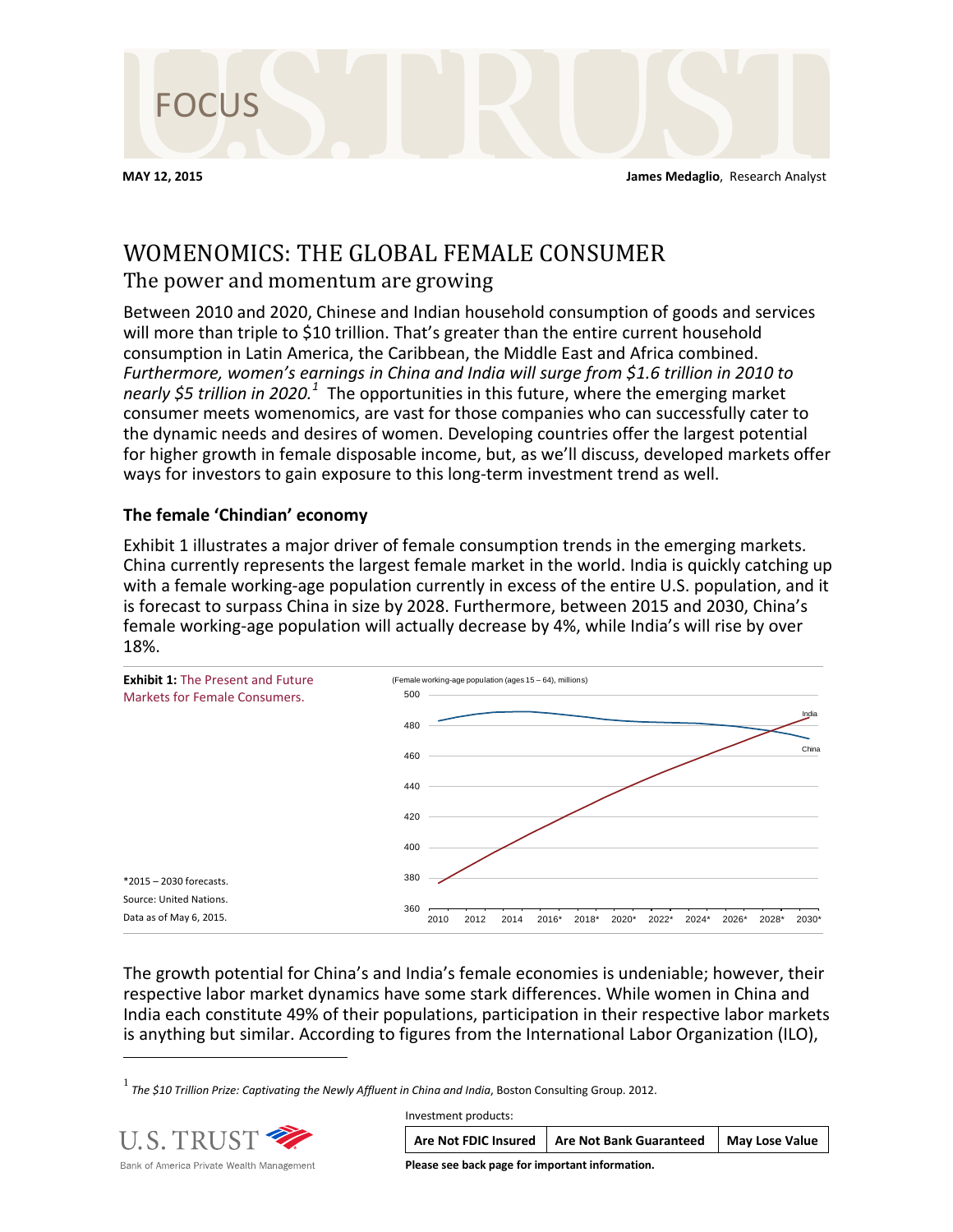China's ratio of women to men actively engaged in the labor market is 0.85; India's is 0.36. Since the years of the Cultural Revolution, China's female population has enjoyed a head start on its bumpy path to greater equality. Within India's more fragile female economy, equality is reserved for the most affluent, urban women while the rest still suffer from significant gender discrimination, lower wages, and limited access to education. To the last point, the literacy rate among Indian men is 82.1% and among Indian women is 65.5%, according to the latest data from the India Census.

Having said that, an increasing number of Chinese and Indian women are enrolling in all levels of education, setting the stage for the next wave of well-equipped spenders, and helping to account for some of the declines we see in female labor force participation. Also contributing to recent declines in female participation rates—rising household incomes (women in wealthier households tend to have lower participation rates) and increased competition for scarce jobs following the financial crisis. Occupational segregation also plays a factor, especially in India, where women tend to be grouped into occupations that have lacked significant employment growth over the years. However, a solid education pays dividends, and it will be one of the most significant factors allowing women in China and India to compete for a better mix of higher-paying jobs. For all these reasons and more, China's female economy could grow from \$1.3 trillion in 2010 to \$4 trillion in 2020 and India's female economy could grow from \$[2](#page-1-0)80 billion to \$900 billion (Exhibit 2).<sup>2</sup>



#### **What women want**

As we have detailed in previous pieces, women will increasingly help determine the political and financial future, and for companies looking to capitalize on this trend in China and India, they must understand what women want. Take a look at some of these spending behaviors of women for their families:

- Compared to women across the globe, Indian women spend more time shopping for food and household items.
- Due to the one-child policy in China, it is common for a family to spend roughly 30% to 40% of household income on raising its child.
- Urban Indian women tend to have smaller families (and higher wages) than rural women, and devote a higher proportion of their household income to their children.

Companies who understand this maternal instinct and create high-quality, healthy and safe household products, stand to gain the most market share.

 $\overline{a}$ 

<span id="page-1-0"></span> $<sup>2</sup>$  Ibid.</sup>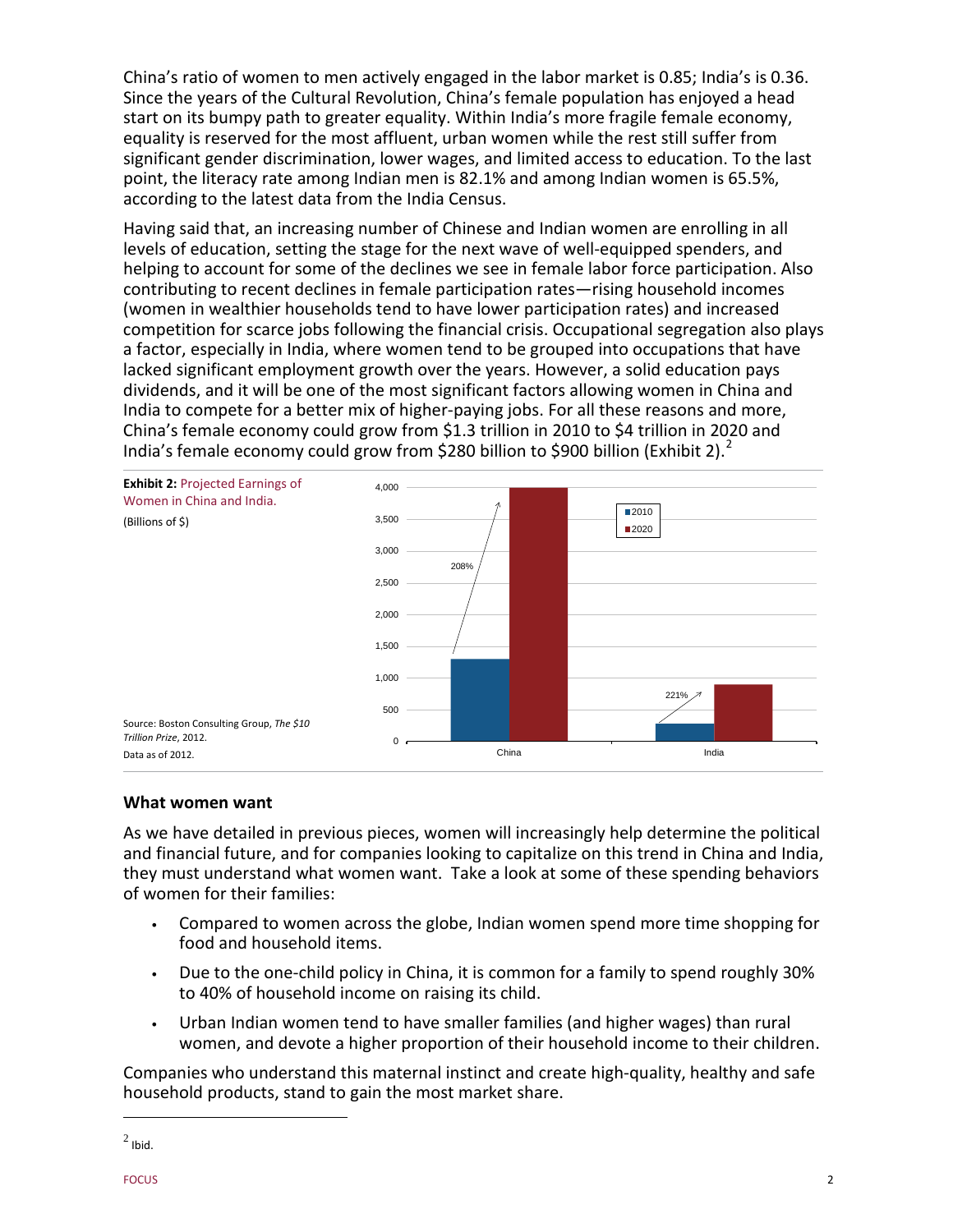Even though women tend to put their families first, in China and India they are spending more money on themselves as well, and will drive their luxury markets in the years to come. According to Credit Lyonnais Securities Asia (CLSA), while men account for 55% of the luxury goods market in China as compared to the global average of 40%, the share of women is rising as their purchasing power increases. In the end, companies that will likely outperform must have a fine-tuned strategy geared to the dynamic markets of China and India, and to the emerging female markets at large. For example, in India women continue to favor traditional clothing and spent \$1.5 billion on saris and other traditional apparel in 2010, up from \$1.0 billion in 2005. This represents 55% of the women's retail market in India, according to figures from the Boston Consulting Group (BCG). In China, skin care and facial products are hot tickets, but Chinese women don't like to copy the beauty products in the West, forcing most companies to have an indigenous strategy. Those companies who succeed can hope to take home some of the \$5 billion that was spent in the Chinese cosmetics market in 2010. This \$5 billion was just 16% of the \$31 billion Chinese consumers spent on personal luxury.

#### **The three growth engines in womenomics**

Womenomics is a long-term trend—not a fad—and the investment opportunities are as dynamic as the interests of women themselves. Women are spending more across the board and they're increasingly being targeted by companies that recognize them as the main household financial decision maker. Thus, when investing in womenomics, it is helpful to consider equity exposure within the context of three major demographic trends.

- 1. **The emerging market consumer:** As more people enter the middle class, they prefer to trade up and spend money on products that go beyond bare necessity. Brands, both local and international, are the bread and butter for this cohort as their products are generally perceived as healthier or more sophisticated or reliable. Developing countries have diverse cultures and different tastes when it comes to the products women purchase, but in general, demand is growing for healthier foods (as well as cocoa/sugar), safe personal care products, cell phones with high-speed internet access, e-commerce platforms and durable goods like refrigerators and cars. China and India are two of the leading markets for the emerging market female consumer
- 2. **Millennials:** In light of the recent global economic downturn, it is not surprising to see marriages and fertility rates decrease, but even before the recession, there was a general global trend toward delaying childbirth. Combined with rising trends in education and employment, young female professionals have rising disposable incomes with positive future trajectories. They drive expenditures on everything from leisure and travel to personal care products and apparel, all while using mobile payments and apps to drive their purchases.
- 3. **Baby boomers:** Of the three groups, this one has the greatest disposable income and is increasing demand for financial planning/services, travel, luxury and healthcare products and services. While the developed world is generally perceived as the home of the world's elderly population, China's population is peaking and driving healthcare expenditures on what's typically been perceived as Western non-communicable diseases—cardiovascular diseases, chronic respiratory diseases, cancers and diabetes.

Although there is no single pure play on our womenomics theme, there is an array of companies across nearly all sectors that have exposure to the growing needs and wants of women. Think U.S. global brand leaders across multiple sectors—ranging from automobiles to technology to high-end luxury. These firms are some of the best positioned to tap one of the world's most powerful macro forces: the economic ascent of women in both the developed and developing world.